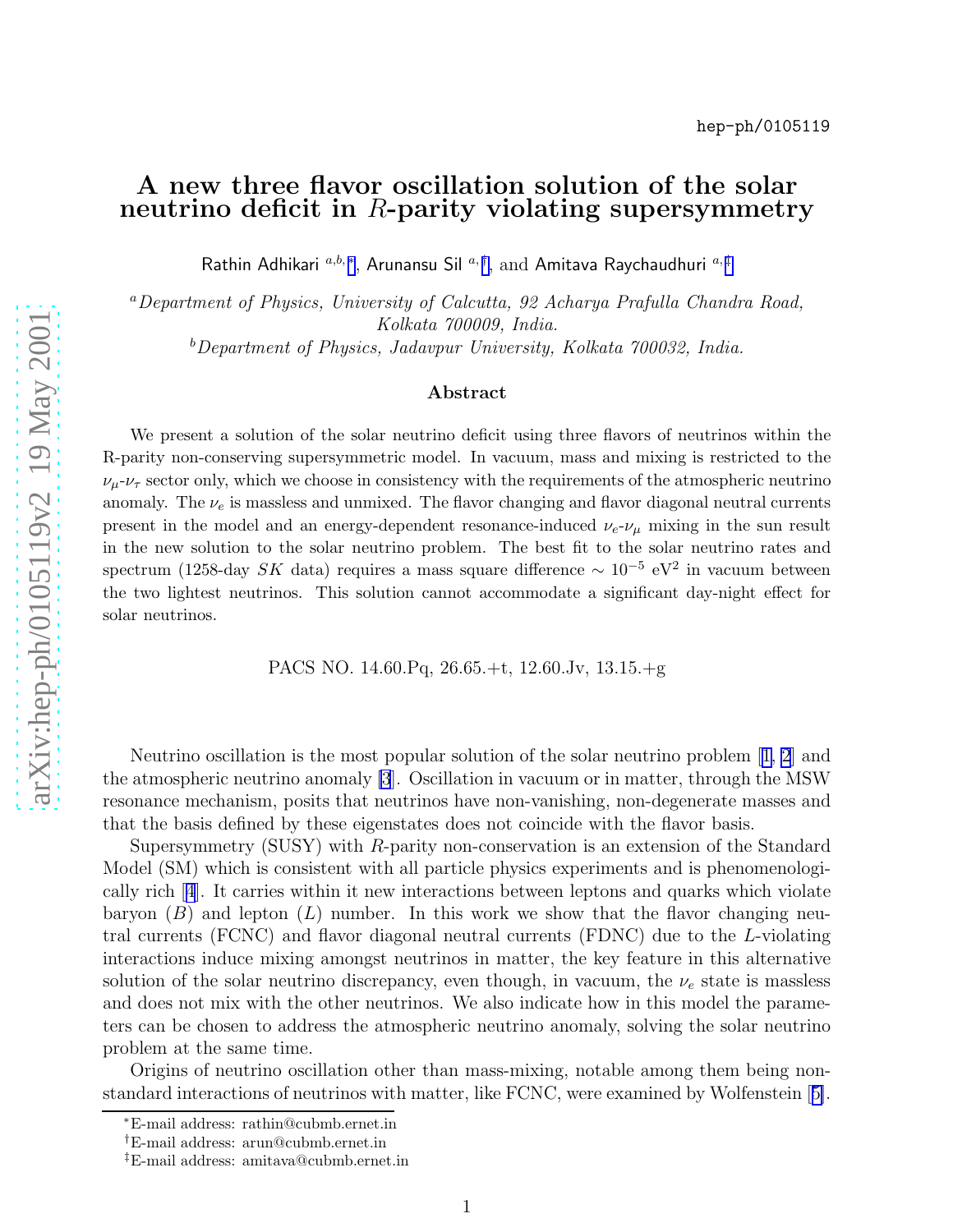<span id="page-1-0"></span>It is noteworthy that FCNC and FDNC interactions can drive neutrino oscillations even for massless neutrinos without any vacuum mixing through an energy-independent resonance effect  $[6]$ . However, these solutions require large L-violating couplings near their present experimental upper bounds[[7, 8](#page-6-0)]. This has been examined earlier in connection with the solar  $[6, 7, 9]$  $[6, 7, 9]$  $[6, 7, 9]$  $[6, 7, 9]$  $[6, 7, 9]$  and atmospheric neutrino data  $[8, 10]$  in the *two* flavor oscillation framework. The new explanation of the solar neutrino deficit that we propose, in contrast, relies on an interplay between the  $R$ -interactions for *three* flavors of neutrinos with matter and their masses, keeping vacuum mixing restricted to the  $\nu_{\mu} - \nu_{\tau}$  sector only.

Imposing baryon number conservation, we focus on the following L-violating terms in the superpotential:

$$
W = \frac{1}{2} \lambda_{ijk} L_i L_j E_k^c + \lambda'_{ijk} L_i Q_j D_k^c, \tag{1}
$$

assuming that bilinear terms have been rotated away with appropriate redefinition of superfields. Here,  $i,j$ , and k are generation indices, L and Q are chiral superfields containing left-handed lepton and quark doublets and  $E$  and  $D$  are chiral superfields containing righthanded charged-lepton and d-quark singlets. There are nine  $\lambda$  (antisymmetric in  $(ij)$ ) and twenty-seven  $\lambda'$  couplings, only a few of which will be relevant for this analysis.

The interaction of neutrinos with the electrons and  $d$ -quarks in matter induces transitions (i)  $\nu_i + e \rightarrow \nu_j + e$ , and (ii)  $\nu_i + d \rightarrow \nu_j + d$ . (i) can proceed *via* W and Z exchange for  $i = j$ , as well as *via*  $\lambda$  couplings for all *i*, *j*, while process (ii) is possible through  $\lambda'$  couplings and squark exchange. Here we concentrate only on the  $\lambda$ -induced contributions.

The time evolution of the neutrino flavor eigenstates  $(\nu_i, i = e, \mu, \tau)$  is governed by

$$
H = H^{0} + h^{matter}
$$
  
=  $\begin{pmatrix} E & 0 & 0 \\ 0 & E + S_{+} - T_{1} & T_{2} \\ 0 & T_{2} & E + S_{+} + T_{1} \end{pmatrix} + \begin{pmatrix} R_{11} + A_{1} - A_{2} & 0 & R_{13} \\ 0 & -A_{2} & 0 \\ R_{13} & 0 & R_{33} - A_{2} \end{pmatrix}$ , (2)

where  $S_{\pm} = (m_3^2 \pm m_2^2)/4E$ ,  $T_1 = S_{-} \cos 2\theta_{23v}$ ,  $T_2 = S_{-} \sin 2\theta_{23v}$ ,  $A_1 = \sqrt{2}G_F n_e$ ,  $A_2 =$  $G_{F} n_N / \sqrt{2}$ , and  $R_{ij} = \lambda_{ik1} \lambda_{jk1} n_e / 4 \tilde{m}^2$ . E is the neutrino energy and  $\theta_{23v}$  the vacuum mixing angle in the  $\nu_{\mu} - \nu_{\tau}$  sector.  $n_N$  and  $n_e$  are the neutron and electron number densities in matter and  $\tilde{m}$  is the slepton mass.  $A_1$  and  $A_2$  in  $h^{matter}$  arise from SM charged and neutral current interactions, respectively. In vacuum,  $h^{matter} = 0$  and H contains mixing only in the  $\nu_\mu-\nu_\tau$  sector. In  $h^{matter}$ , we choose  $k=2$  in the matter-induced contributions  $R_{ij}$ . For antineutrinos, the time evolution is determined by a similar total hamiltonian  $\bar{H} = H^0 - h^{matter}$ .

To obtain the mass eigenstates, first we rotate by  $U' = U_{23}U_{13}$  (where  $U_{ij}$  is the standard rotation matrix) and write the effective mass squared matrix,  $\frac{\widetilde{M}^2}{2E} = H - E - A_1 - A_2$ , in the new basis as

$$
\frac{\widetilde{M}^2}{2E} \approx \begin{pmatrix} R_{11}c_{13}^2 - 2R_{13}c_{23}s_{13}c_{13} + \Lambda_+ s_{13}^2 & -R_{13}s_{23}c_{13} & 0\\ -R_{13}s_{23}c_{13} & \Lambda_- & -R_{13}s_{23}s_{13}\\ 0 & -R_{13}s_{23}s_{13} & R_{11}s_{13}^2 + 2R_{13}c_{23}s_{13}c_{13} + \Lambda_+ c_{13}^2 \end{pmatrix}, (3)
$$

<sup>&</sup>lt;sup>1</sup>In view of the antisymmetry of  $\lambda_{ijk}$  in  $(i, j)$ , in order to generate the mixing of the  $\nu_e$  with the other neutrinos we have to choose  $k = 2$  or 3. For the latter choice, mixings due to  $R$  interactions are very small; forexample,  $\lambda_{131}\lambda_{231}$  is highly constrained from  $\mu \to 3e$  decay [[4\]](#page-5-0).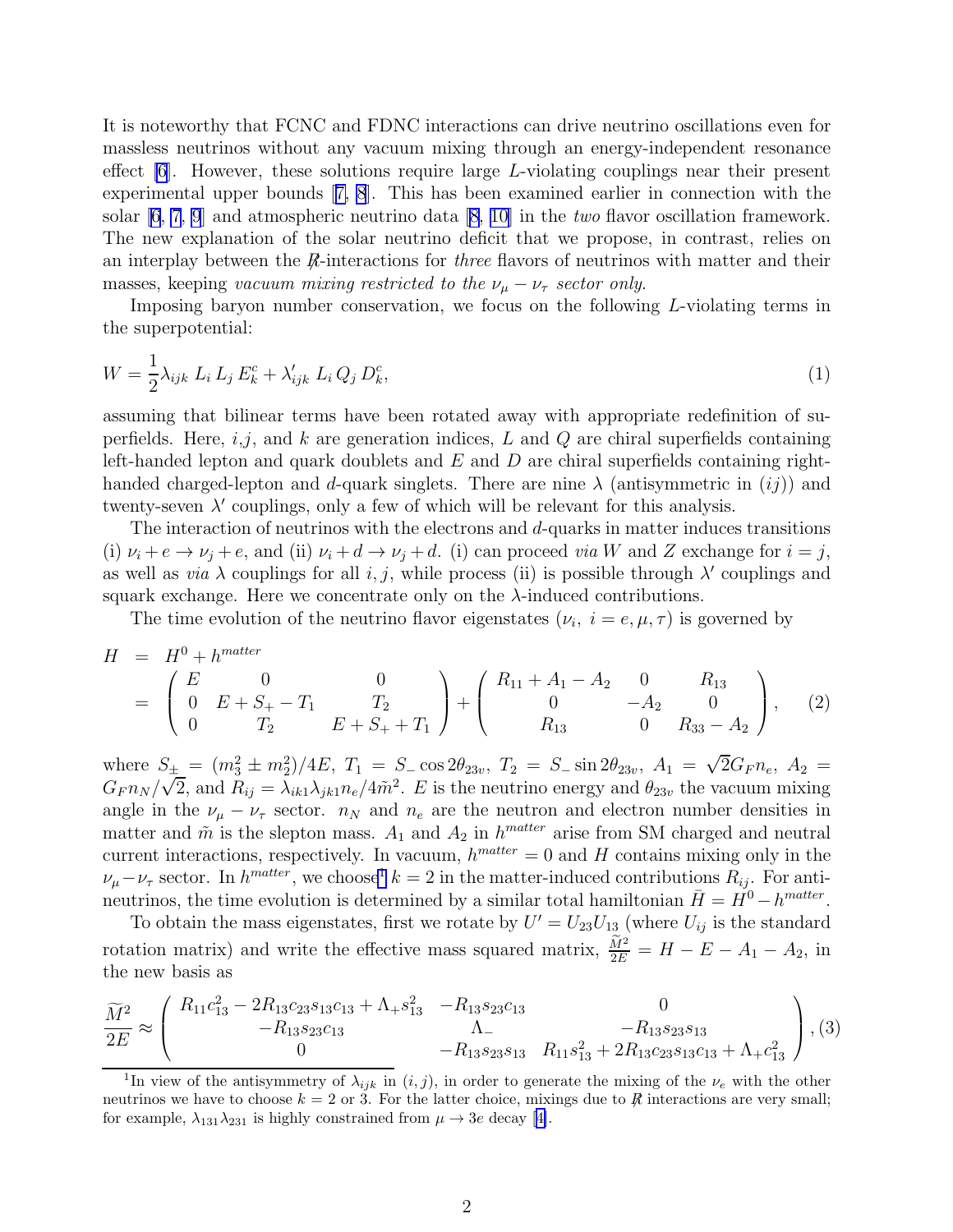<span id="page-2-0"></span>where

$$
\Lambda_{\pm} = \left[ S_{+} - A_{1} + \frac{R_{33}}{2} \right] \pm \left[ S_{-} \cos 2(\theta_{23\nu} - \theta_{23}) + \frac{R_{33}}{2} \cos 2\theta_{23} \right]
$$
(4)

and  $c_{ij} \equiv \cos \theta_{ij}$  and  $s_{ij} \equiv \sin \theta_{ij}$ . Furthermore,

$$
\tan 2\theta_{23} = 2T_2/(2T_1 + R_{33}); \quad \tan 2\theta_{13} = 2R_{13}c_{23}/D_1; \quad D_1 = \Lambda_+ - R_{11}.
$$
\n(5)

Note that  $\theta_{23} \approx \theta_{23v}$  while  $\theta_{13} \approx 0$  except near a possible resonance, when  $D_1 = 0$ . We show below that this resonance condition cannot be achieved in the sun. Consequently, to a goodapproximation, the third state in this basis decouples in eq. ([3](#page-1-0)). The upper left  $2 \times 2$ block is readily diagonalised, resulting in three effective masses  $\tilde{m}_i$  as:

$$
\tilde{m}_1^2/(2E) = c_{12}^2 \left( R_{11} c_{13}^2 - R_{13} c_{23} \sin 2\theta_{13} + \Lambda_+ s_{13}^2 \right) + R_{13} s_{23} c_{13} \sin 2\theta_{12} + \Lambda_- s_{12}^2
$$
  

$$
\tilde{m}_2^2/(2E) = s_{12}^2 \left( R_{11} c_{13}^2 - R_{13} c_{23} \sin 2\theta_{13} + \Lambda_+ s_{13}^2 \right) - R_{13} s_{23} c_{13} \sin 2\theta_{12} + \Lambda_- c_{12}^2
$$

$$
\tilde{m}_3^2/(2E) = R_{11}s_{13}^2 + R_{13}c_{23}\sin 2\theta_{13} + \Lambda_+ c_{13}^2,\tag{6}
$$

where

$$
\tan 2\theta_{12} = \frac{-2R_{13}s_{23}c_{13}}{D_2}; \quad D_2 = \Lambda_- - R_{11}c_{13}^2 + R_{13}c_{23}\sin 2\theta_{13} - \Lambda_+ s_{13}^2. \tag{7}
$$

A resonant enhancement of  $\theta_{12}$  occurs when  $D_2 = 0$ .

The neutrino flavor eigenstates  $\nu_{\alpha} = \nu_{e,\mu,\tau}$  are related to the mass eigenstates  $\nu_i = \nu_{1,2,3}$ by

$$
\nu_{\alpha} = \sum_{i} U_{\alpha i} \ \nu_{i},\tag{8}
$$

where  $U_{\alpha i}$  are elements of the unitary mixing matrix

$$
U = \begin{pmatrix} c_{12}c_{13} & s_{12}c_{13} & s_{13} \\ -s_{12}c_{23} - c_{12}s_{23}s_{13} & c_{12}c_{23} - s_{12}s_{23}s_{13} & s_{23}c_{13} \\ s_{12}s_{23} - c_{12}c_{23}s_{13} & -c_{12}s_{23} - s_{12}c_{23}s_{13} & c_{23}c_{13} \end{pmatrix}.
$$
 (9)

We have chosen real L violating couplings and as such there is no  $\mathbb{CP}$  violating phase in the above mixing matrix. Further, in order to satisfy  $0 \leq \theta_{12} \leq \pi/2$  in eq. (9) for convenience, we take  $\lambda_{121}\lambda_{321} < 0$ .

As noted above, level crossings and resonance behavior, which are energy dependent due to neutrino masses, can occur in two situations, namely, (a) when  $D_1 = 0$ , and (b) when  $D_2 = 0$ . Of these, only the latter can be satisfied inside the sun, as we now discuss. The sub-GeV and multi-GeV zenith angle dependence of atmospheric neutrinos as well as the energy dependence of the up-down asymmetry require  $\Delta m_{32} \approx m_3^2 \approx 10^{-3} \text{ eV}^2$  with maximalvacuum mixing in the  $\nu_{\mu} - \nu_{\tau}$  sector [[3\]](#page-5-0). The presence of L violating interactions does not alter this significantly (see later). On the other hand,  $n_e$  at the core of the sun is about  $1.13 \times 10^{12}$  eV<sup>3</sup>. Thus even for E as high as 20 MeV, it is not possible to satisfy the (a) resonance condition and hence we consider only the (b) resonance in the subsequent

<sup>&</sup>lt;sup>2</sup>This follows as  $\Lambda_+ - R_{11} \sim m_3^2/(2E)$  is very large with respect to  $R_{13}$  in the sun.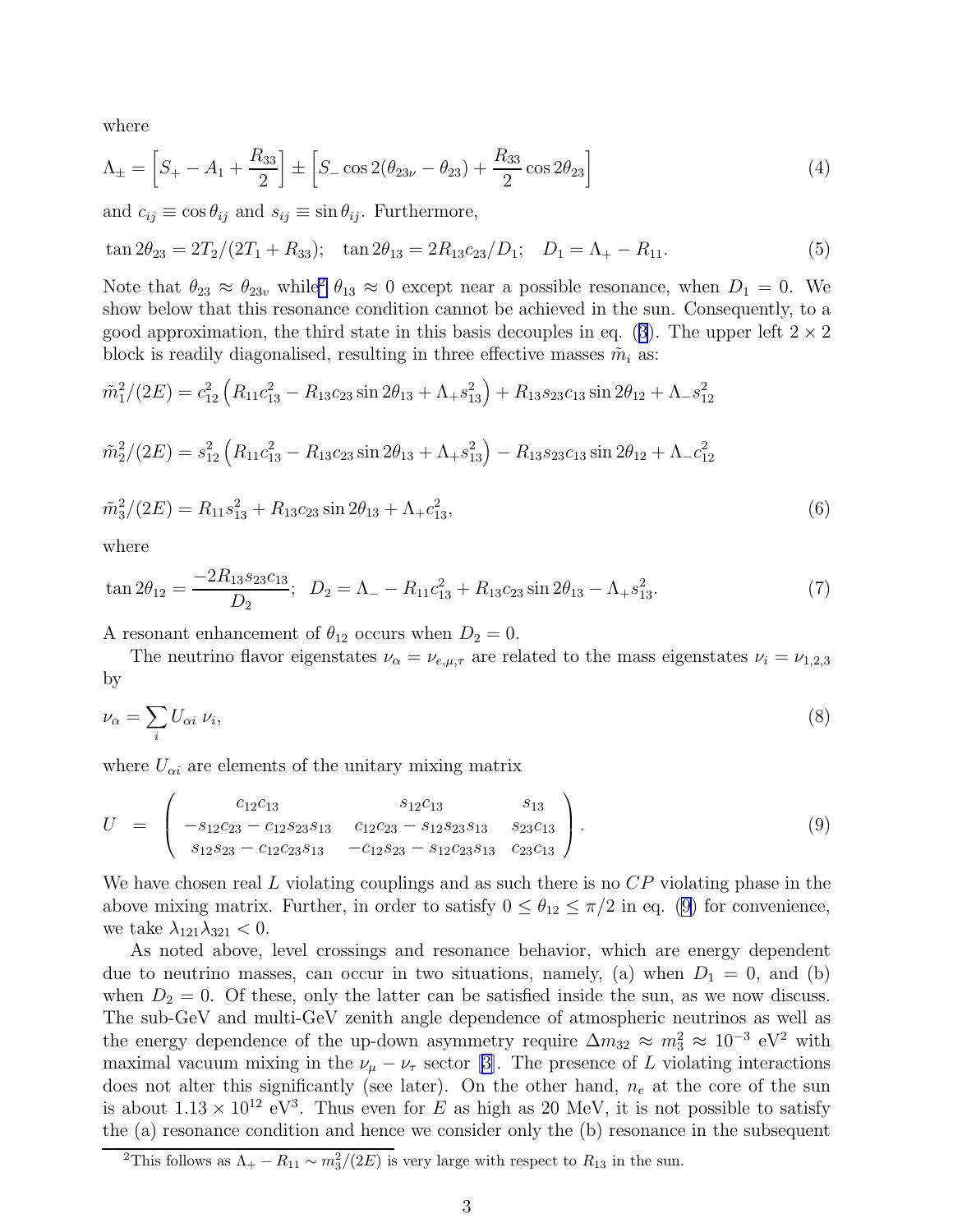discussion of the solar neutrino data. At resonance,  $\theta_{12} = \pi/4$ , while the other mixing angles are  $\theta_{13} \sim 0$  and  $\theta_{23} = \theta_{23}$ . Recall that away from resonance,  $\theta_{12} \sim 0$  and for vacuum propagationonly  $\theta_{23} = \theta_{23}$  is non-zero in eq. ([9\)](#page-2-0). At first glance, one might think that if  $U_{13}$  in vacuum is very small then solar neutrinos will be almost unaffected by the mass of  $\nu_{\tau}$  and analysis with three neutrino flavors may not be essential. However, unlike in the SM, where only  $\nu_e$  interactions with matter are relevant for neutrino oscillation, in the  $\not R$ supersymmetric Model, FCNC and FDNC interactions of all three flavors of neutrinos turn out to be important. In fact, one can see from eqs. [\(2](#page-1-0))and ([7\)](#page-2-0) that  $R_{13}$ , arising from FCNC interactions, appears in  $\tan 2\theta_{12}$  and plays a pivotal role.

We now turn to the oscillation of solar neutrinos due to their interaction with matter inside the sun. As already discussed,  $\nu_e$  in the sun can experience only one of the two resonances. $s_{13}$  in eq. ([9](#page-2-0)) is very small as noted earlier and we use the survival probability of  $\nu_e$  valid for a two flavor analysis:

$$
P_{\nu_e \to \nu_e} = \frac{1}{2} + \left(\frac{1}{2} - P_{jump}\right) \cos 2\theta_{12}(x_1) \cos 2\theta_{12}(x_0),\tag{10}
$$

where  $x_0$  is the production point inside the sun and  $x_1$  the detection point at earth<sup>3</sup>. The jump probability is  $P_{jump} \approx \exp[-\pi \gamma_{res}F/2]$ ,  $\gamma_{res}$  being the adiabaticity parameter.  $F = 1$ for the exponential density profile since the vacuum mixing angle is zero and

$$
\gamma_{res} = \frac{\tilde{m}_2^2 - \tilde{m}_1^2}{4E\dot{\theta}_{12}} \simeq \frac{m_2^2}{E} \left(\frac{p}{\kappa}\right)^2 \left(\frac{n_e}{\dot{n}_e}\right)_{res},\tag{11}
$$

where  $\kappa = (2\lambda_{121}^2 - \lambda_{321}^2)/(8\tilde{m}_{\mu}^2) + \sqrt{2}G_F \sim \sqrt{2}G_F^{-4}$  and  $p = |\frac{\lambda_{121}\lambda_{321}}{4m_{\tilde{\mu}}^2}|$ .

In order to obtain the best-fit values of  $\Delta m_{12} \approx m_2^2$  and p, we have performed a  $\chi^2$ analysis using the Standard Solar Model (SSM) [\[11\]](#page-6-0) and the solar neutrino rates from the Homestake $(Cl)$ , Gallex, Sage, and Kamiokande  $(K)$  experiments [[2\]](#page-5-0). We have also used the latest SK rates and spectrum data for 1258 days [\[12\]](#page-6-0). Taking into account the production point distributions of neutrinos from the different reactions (e.g., pp, pep,  $^7Be$ ,  $^8B$  etc.)<sup>5</sup>, we have calculated the averaged survival probabilities using eq. (10). Here, we include a parameter  $X_B$  to take into account a possible deviation of the overall normalization of the <sup>8</sup>B flux from its SSM value. We set  $\theta_{23v} = \pi/4$ . The best-fit values of the parameters are presented in Table 1 along with  $\chi^2_{min}$ , the goodness of fit  $(gof)$ , and the calculated rates using these values of the parameters. Case (1) is a fit to the total rates. Note that the best-fit parameters result in an unusually good fit to the Cl rate and the Ga prediction is right near the average of the Sage and Gallex data. We have found that the fit improves even more if the K-rate is excluded. In case  $(2)$  we have fitted the SK spectrum while  $(3)$  is a fit to the total rates and the  $SK$  spectrum<sup>6</sup>. In Fig. 1 is shown the calculated spectrum for SK for the best-fit parameters along with the experimental data. Also shown is the charged current spectrum expected at SNO for one sample case, the best-fit values in case  $(3)^7$ .

<sup>&</sup>lt;sup>3</sup>Notice that  $\cos 2\theta_{12}(x_1) = 1$ , corresponding to  $\theta_{12} = 0$  in vacuum.

 $^{4}\lambda_{121}$ and  $\lambda_{321}$  are tightly constrained [[4\]](#page-5-0). Besides significant cancellation between these terms is possible if they are of same order.

<sup>&</sup>lt;sup>5</sup>We have dropped a small contribution from the *hep* process.

<sup>&</sup>lt;sup>6</sup>We have checked that the fit  $(3)$  is essentially unchanged if the SK rate is excluded from the fit.

<sup>7</sup>For these best-fit values, the prediction for the neutral and charged current rates at SNO, normalized to the SSM, are 0.56 and 0.44, respectively.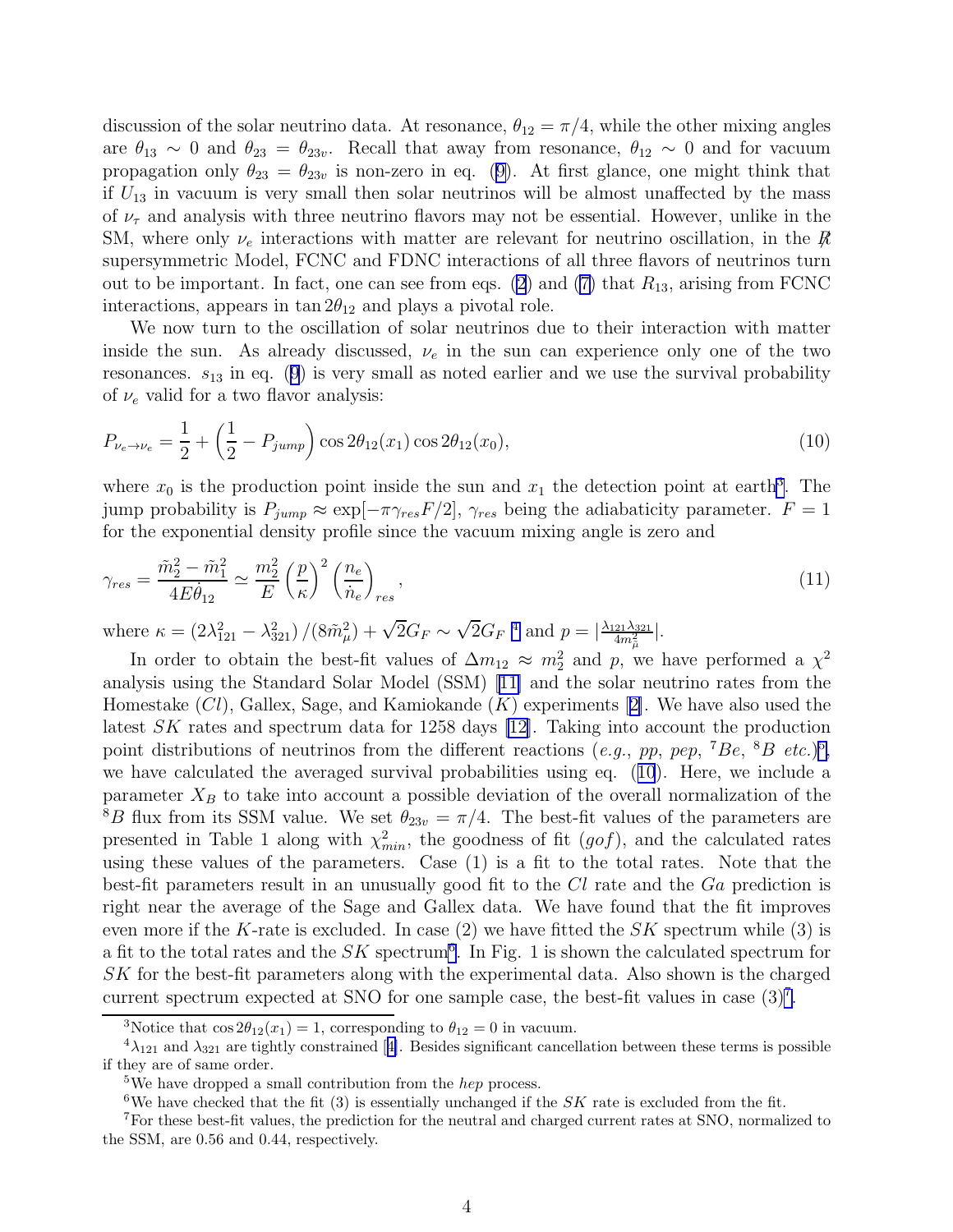|      | Best-fit Values |                    |       |                |        | Corresponding Rates |             |             |            |              |
|------|-----------------|--------------------|-------|----------------|--------|---------------------|-------------|-------------|------------|--------------|
|      | $\mathcal{p}$   | $m_2^2$            |       |                |        | Cl                  | Gallex      | <b>Sage</b> | K          | SK           |
| Case | $(10^{-24})$    | $^{\prime}10^{-5}$ | $X_B$ | dof            | (gof)  | $(0.33\pm$          | $(0.52 \pm$ | $(0.60 \pm$ | $(0.54\pm$ | $(0.451 \pm$ |
|      | $eV^{-2}$       | $eV^2$             |       |                |        | 0.029)              | 0.06)       | 0.06)       | 0.07)      | 0.016)       |
|      | 0.595           | 1.063              | 0.845 | $\overline{2}$ | 1.71   | 0.326               | 0.561       | 0.561       | 0.478      | 0.455        |
|      |                 |                    |       |                | (42.5) |                     |             |             |            |              |
| 2    | 0.009           | 0.01               | 0.446 | 16             | 18.76  | 0.582               | 0.947       | 0.947       | 0.446      | 0.446        |
|      |                 |                    |       |                | (28.1) |                     |             |             |            |              |
| 3    | 0.360           | 0.980              | 0.560 | 21             | 25.53  | 0.364               | 0.558       | 0.558       | 0.456      | 0.447        |
|      |                 |                    |       |                | (22.5) |                     |             |             |            |              |

Table 1: The best-fit values of the parameters,  $p=|\frac{\lambda_{121}\lambda_{321}}{4m^2_{\mu}}|,~m_2^2,$  and  $X_B$  from fits to (1) all rates, (2) the SK spectrum, and (3) rates and SK spectrum. The rates for the different experiments obtained using these best-fit parameters are also shown.

The best-fit values of  $R$  couplings in Table 1 are consistent with the existing constraints. For example, in case (3), choosing  $m_{\tilde{\mu}} \sim 100$  GeV, we get  $\lambda_{121} \lambda_{321} \approx 0.0144$ .  $\lambda_{121}$  is constrained from  $\mu \to e\bar{\nu}_e \nu_\mu$  decay (with selectron exchange tree level diagram apart from the SM W exchange diagram). The bound on  $\lambda_{321}$  is from  $R \equiv \Gamma(\tau \to e \nu \bar{\nu})/\Gamma(\tau \to \mu \nu \bar{\nu})$ which gets a contribution from a selectron exchange diagram. For  $m_{\tilde{e}} \sim 200 \text{ GeV}$  or more, the requirements are easily satisfied[[4\]](#page-5-0).

Turning now to atmospheric neutrinos [\[3](#page-5-0)], for a simple-minded analysis we can consider the earth to be a slab of a single density.  $n_e$  in earth lies in the range  $(3-6)N_A$  cm<sup>-3</sup>. So the resonance condition,  $D_2 = 0$ , cannot be met for atmospheric neutrinos having energy near the GeV range. In order to explain the observed zenith angle dependence, we must choose  $\Delta m_{32} \sim 10^{-3} \text{ eV}^2$ . This precludes the occurrence of the other resonance,  $D_1 = 0$ . Since neither resonance condition can be satisfied, there will be almost no effect on atmospheric neutrino oscillation due to the L violating interactions as the associated couplings are very small. So one can consider the mixing matrix in eq. [\(9](#page-2-0)) valid for vacuum for which only  $\theta_{23v}$ is non-zero. Thus the solution to the atmospheric neutrino anomaly is just the standard two neutrino mass-mixing one.

The neutrino masses and mixing pattern in vacuum required in this solution can naturally arise in many models. For example, the trilinear couplings in eq.([1\)](#page-1-0) contribute to the neutrino mass matrix at the one-loop level through slepton or squark exchange diagrams [\[13\]](#page-6-0). In particular, from the  $\lambda'$  couplings one obtains:

$$
m_{ij}^{loop} = \frac{3 \, m_b^2 \, (A_b + \mu \tan \beta)}{8 \pi^2 \, \tilde{m}_b^2} \, \lambda'_{i33} \, \lambda'_{j33}.\tag{12}
$$

where  $A_b$  and  $\mu$  are soft SUSY-breaking parameters,  $\tilde{m}_b$  is the b-squark mass and tan  $\beta$  is the ratio of two Higgs vacuum expectation values. The last two generation indices in  $\lambda'$  have been chosen as 3 for which the loop contributions are enhanced via the b−quark mass. We remark that $m_{ij}$  is very small when  $i = 1$  and/or  $j = 1$  because of the more stringent constraint [[4\]](#page-5-0) on  $\lambda'_{133}$ . Notice that this mass matrix can correspond to almost maximal mixing for  $\nu_{\mu}$  and  $\nu_{\tau}$  if  $\lambda'_{233} \approx \lambda'_{333}$ , with two neutrino masses very small and one neutrino having significantly higher mass  $m_3 \approx 2 m_{33}^{loop}$ , which can be suitably chosen by taking appropriate values of the different parameters in  $(12)$ . It should be borne in mind that  $m_2$  depends on the difference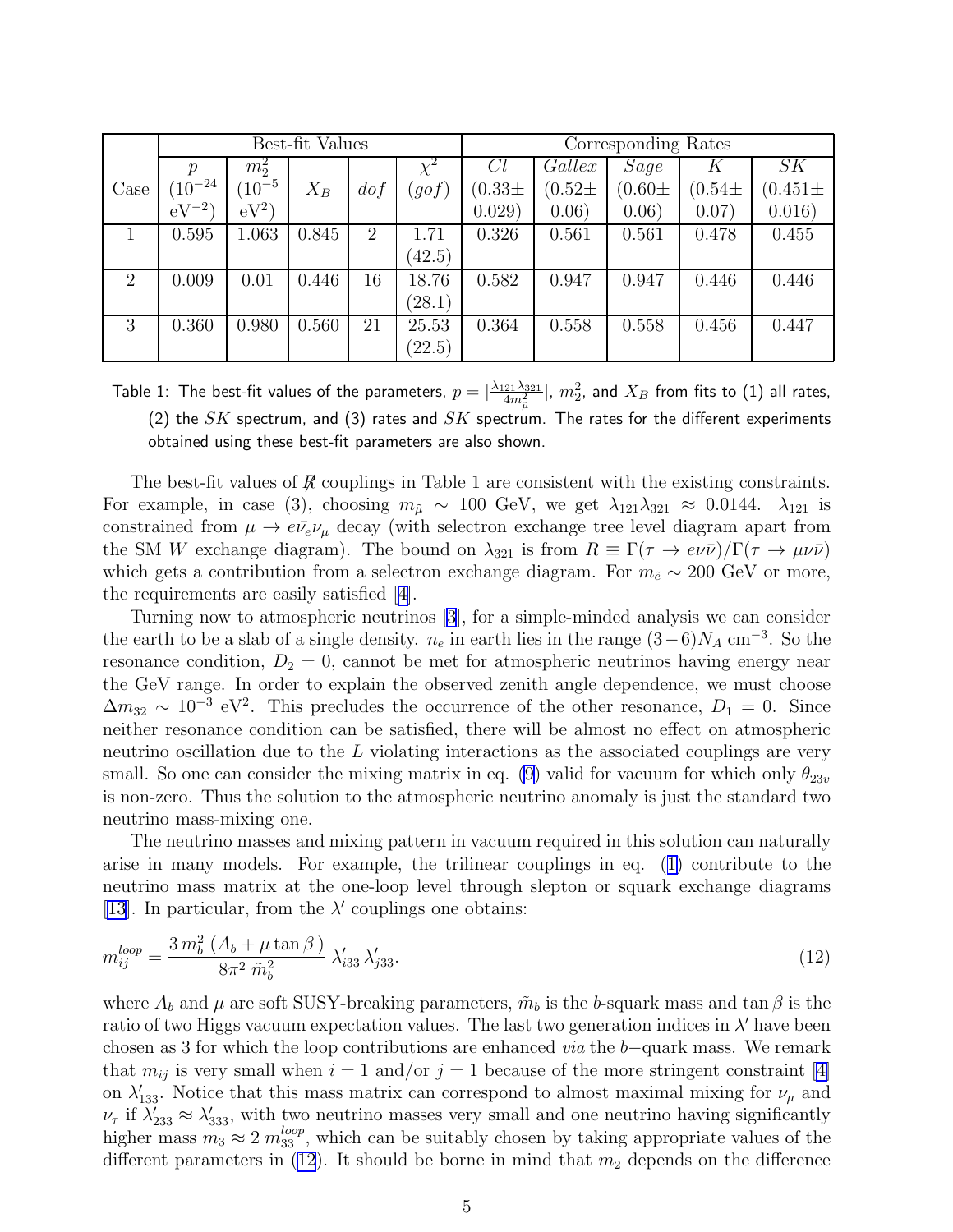<span id="page-5-0"></span>of  $\lambda'_{233}$  and  $\lambda'_{333}$  and can be several orders less than the mass of the heavier neutrino while there will be almost maximal mixing. The remaining neutrino mass is  $m_1 \approx 0$ . Thus masses and vacuum mixings can be as required in the model under consideration.

This neutrino mixing pattern also satisfies the bound  $U_{13}^2 \leq 0.04$  in vacuum from the CHOOZ reactor experiment [\[14](#page-6-0)]. In fact, in vacuum  $U_{13}^2 = 0$ .

A comment about the earth regeneration effect for solar neutrinos is pertinent. The  $\nu_e$  is unmixed with the other neutrinos in vacuum. As  $n_e$  in earth is about two orders less than that near the core of the sun, no resonance condition will be satisfied<sup>8</sup>. Hence, there will not be an earth effect for solar neutrinos. In comparison with the small angle MSW fits[[15\]](#page-6-0), the somewhat larger best-fit  $\Delta m_{12}$  and the zero value of  $\theta_{12}$  in vacuum here, result in a smaller day-night effect.

Though our discussion has been within the framework of R-parity violating SUSY, there are other models [\[16\]](#page-6-0) where FCNC and FDNC interactions are present. Our results can be adapted to these scenarios in a straight-forward manner.

## Acknowledgements

RA is supported by D.S.T., India, A.S. enjoys a fellowship from U.G.C., India while AR has been supported in part by C.S.I.R. and D.S.T., India.

## References

- [1] J.N. Bahcall, Neutrino Astrophysics, Cambridge University Press, Cambridge, England, 1989); N. Hata and P. Langacker, Phys. Rev. D56, 075014, (1999); Y. Suzuki, Talk given at the XIX International Conference on Neutrino Physics & Astrophysics, <http://nu2000.sno.laurentian.ca/Y.Suzuki>.
- [2] Y. Fukuda et al., (The Super-Kamiokande collaboration), Phys. Rev. Lett. 81, 1158 (1998), ibid. 82, 2430 (1999); B.T. Cleveland et al., Astrophys. J. 496, 505 (1998); Nucl. Phys. (Proc. Suppl.) **B38**, 47 (1995); W. Hampel *et al.*, (The Gallex collaboration), Phys. Lett. **B447**, 127 (1999); J.N. Abdurashitov *et al.*, (The SAGE collaboration), Phys. Rev. C60, 055801 (1999); Y. Fukuda *et al.*, (The Kamiokande collaboration), Phys. Rev. Lett. 77, 1683 (1996).
- [3] Y. Fukuda et al., (The Super-Kamiokande collaboration), Phys. Rev. Lett. 81, 1562 (1998).
- [4] For recent reviews, see G. Bhattacharyya, Nucl. Phys. B (Proc. Suppl.) 52A, 83 (1997); [hep-ph/9709395](http://arxiv.org/abs/hep-ph/9709395); R. Barbier *et al.*, Report of the Group on R-parity violation, [hep](http://arxiv.org/abs/hep-ph/9810232)[ph/9810232](http://arxiv.org/abs/hep-ph/9810232); B.C. Allanach, A. Dedes, and H.K. Dreiner, Phys. Rev. D60, 075014, (1999).
- [5] L. Wolfenstein, Phys. Rev. D17, 2369 (1978).
- [6] M.M. Guzzo et al., Phys. Lett. **B260**, 154 (1991); E. Roulet, Phys. Rev. **D44**, 935 (1991).

<sup>&</sup>lt;sup>8</sup>Except for neutrinos with  $E > 10$  MeV passing very near the centre of the earth.